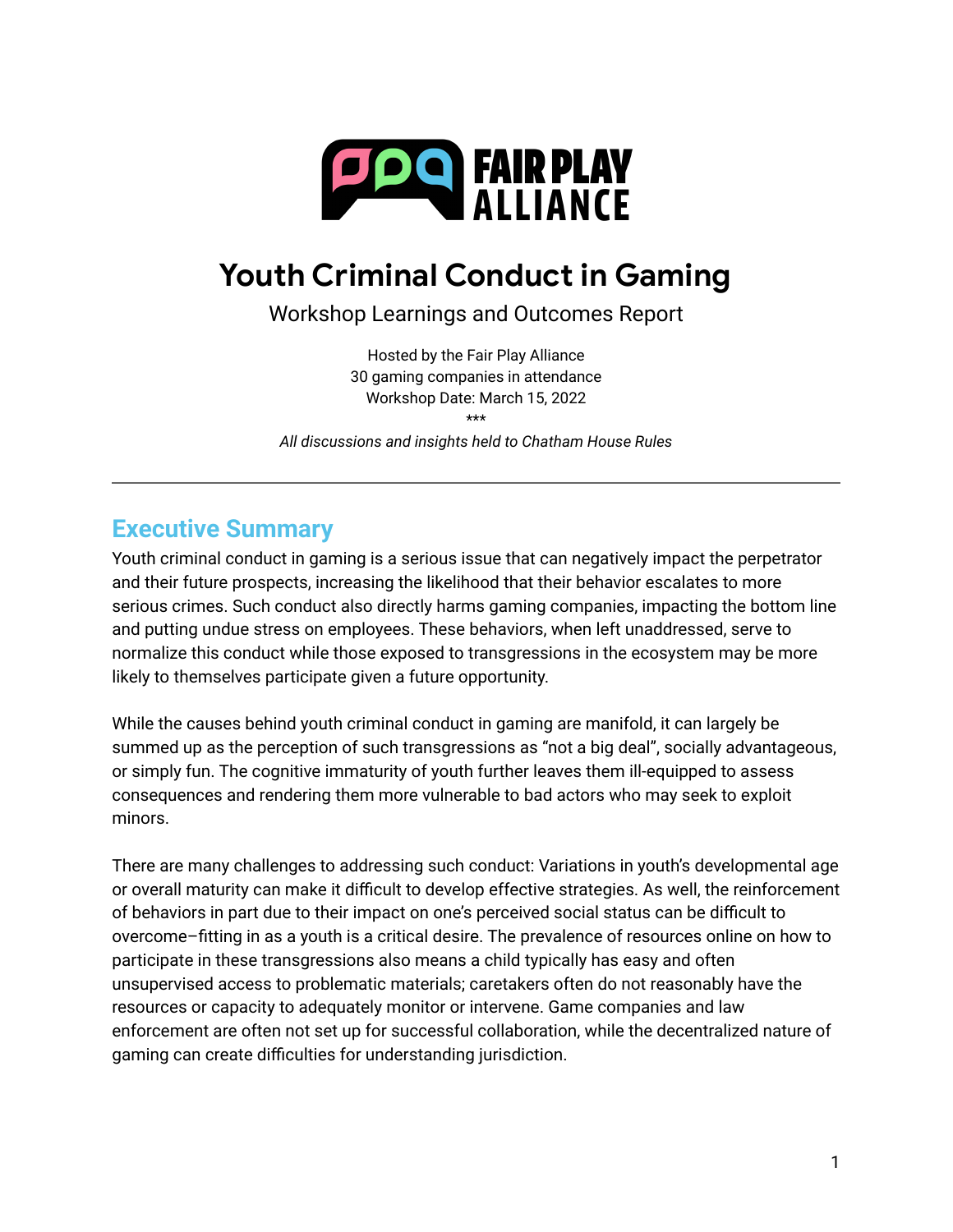Furthermore, companies themselves may sometimes find they face inconsistencies within their own studios around the question of when or how to shut down a profitable streamer who may not be setting an ideal example. Even when the answer is clear, it is not always feasible to detect and address all such sources given the vastness of the internet.

As a result of this workshop, several recommendations have been put forth to help address issues of youth criminal conduct in gaming:

- Increase the amount of youth-focused education and modeling of healthier behaviors (while identifying and deplatforming unhealthy models). Leverage games and gaming media as a means to reach youth in a more relatable way.
- Focus on more accessible and appropriate means for supporting caregivers, being mindful of variations in tech literacy. As well, the parental controls provided by gaming companies and platforms are often opaque and difficult to use effectively and improvements should be prioritized.
- Consider the opportunities presented by the design of games themselves, and how they can promote healthier behaviors in the first place. There are also opportunities to expand enforcement strategies within games with an emphasis on education.
- Develop collaborative strategies between game companies and law enforcement globally, with a focus on the needs and challenges faced by each type of organization and how they can better support one another in this endeavor.
- Create resources on the best practices that emerge from the above to share these learnings equitably across the games industry (and beyond).

In the short term, we recommend convening around a series of more targeted, action-oriented discussions to start to explore next steps on the above.

## **Background**

The Fair Play [Alliance](https://fairplayalliance.org/) (FPA) recently has been addressing child safety–how to keep children safe in our games and online–with particular focus on protective practices for children and platforms to employ. There are instances, however, where youth (i.e., those who are still undergoing cognitive development; those younger than 25 years old) are the "bad actors" engaging in disruptive and sometimes even criminal behavior (see **Glossary of Terms**).

As the industry moves towards more robust practices for child safety in gaming, we are opening up the discussion on juveniles/youth as perpetrators of criminal behavior. It is worth noting that youth are not always aware that their behaviors on and across the platforms they engage with are illegal or harmful. Furthermore, there is a greater vulnerability among youth who may lack the skills to adequately assess the repercussions of their actions or who may be led astray by other influential actors in the ecosystem.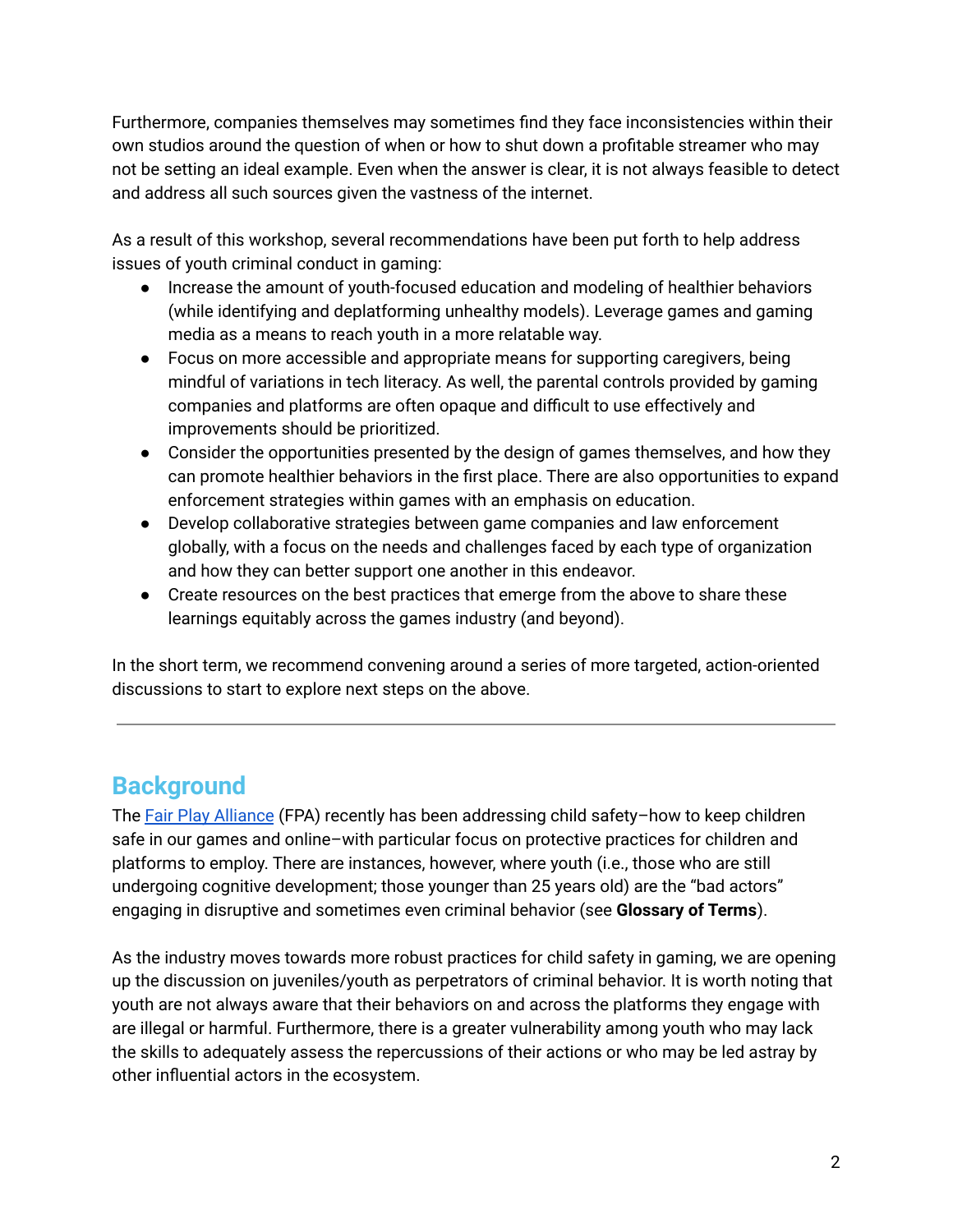This workshop invited the U.S Department of Justice (DoJ) as guests to share their knowledge. The session treated FPA members as stakeholders to better understand the scope of youth criminal behavior in gaming to align on where to best put our efforts as an industry.

### **Workshop objectives**

- **Understand the impact** of criminal conduct on the gaming industry
- **Share what we know** about youth engaged in criminal conduct on gaming platforms, the business context around criminal behavior
- **● Identify opportunities** for better ways to address criminal conduct in gaming, including:
	- **○** How we can engage with players and steer youth productively, such as redirecting bad actors
	- **○** What the gaming industry needs from the DoJ or law enforcement to support these efforts

## **Problem space**

Games present an opportunity to connect with youth in intentional ways and provide an avenue to become familiar with new ways of thinking, social interactions, and emerging technologies. As youth explore gameplay, however, they may engage in **criminal behavior** as they learn from peers and online resources including how to hack, employ distributed denial-of-service (DDoS) attacks, or swat other players. These behaviors may not always be conducted with an appreciation of the consequences or even be intentionally malicious–it is normal for youth to push the limits of their own understanding and the technologies to which they're exposed. Nonetheless, these actions are violative, can cause extensive damage, and can set youth on a path to a criminal record and even worse crimes, making them hard to ignore.

The U.S. Department of Justice is focused on addressing these criminal behaviors, with a large focus on preventative measures such as outreach and education. In particular, there is interest in identifying ways that we might leverage the space of games to help prevent youth from becoming perpetrators of criminal behaviors online in the first place.

This workshop aimed to understand the intersection of youth criminal conduct and the gaming space, and whether the Fair Play Alliance membership might have a perspective. During the workshop, we were operating on the following working assumptions:

- We did not presume that the FPA membership had an explicit interest in the government helping with the problem of Youth Criminal Conduct in gaming. As such, all discussion was exploratory on the membership's attitudes and needs.
- Though the intersection of games and youth crime is the primary topic of discussion, we do not assume or even propose a causal or correlational relationship. Rather, we look to gaming as an avenue to reach and engage a population that may be at increased risk of criminal conduct, with games and game platforms as potential opportunities to steer them away from such behavior.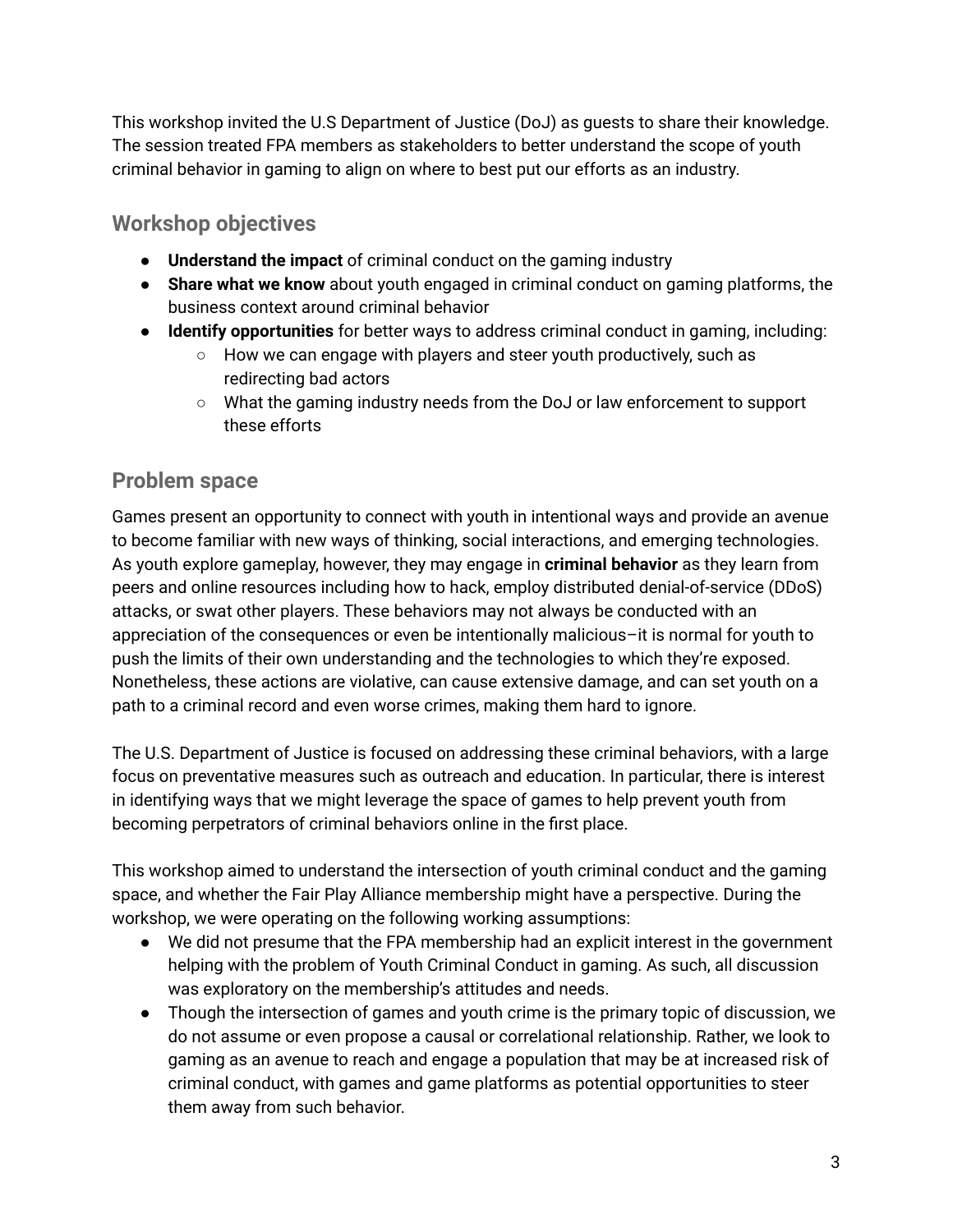The following sections of this document summarize the discussion from the workshop. All discussions were held to Chatham House Rules, where the membership is allowed to discuss the themes and topics, but not to attribute discussion back to any individual, company, or institution.

## **Understanding what's happening in gaming and why**

The first part of the discussion was dedicated to understanding the intersections of youth criminal conduct and gaming, including what we know about the motivations and behaviors of youth that execute such behaviors, the types of criminal behaviors seen today.

#### **Who and why: Context of behaviors and motivations**

While some of the people conducting criminal behavior in games may have malicious intent, it is not true that they all do. Instead of thinking about these youth in a binary as either bad actors or good actors, it better serves the industry to understand their motivations and incentives as the behavioral drivers that can be targeted with design or education. As such, values and norms set for players by system design may be a key component to preventing criminal conduct sustainably.

#### **Social motivations**

One of the primary motivators for youth to conduct criminal conduct in gaming is social status and social norms. As children develop, they grow in curiosity and are learning about social boundaries–what is and isn't acceptable within a set of social norms. Children may pursue criminal conduct to increase their social status, to be seen as "cool", in a misdirected expression of emotion, or to gain notoriety.

By identifying vulnerabilities in games and online systems, young people showcase their creativity and gain a sense of power by doing so. Some children that have conducted these behaviors do so to gain a sense of power, and may feel invincible doing so since consequences are too far removed.

Broadly speaking, there may be a perception gap for children: These behaviors may be seen as a game in themselves or even a means to an end with little repercussions. For example, hacking and other issues have been used as tools for revenge–people took advantage of backdoor openings into systems because earlier problems were poorly managed, so they took it into their own hands.

These behaviors are further exacerbated by their normalization: *if everyone is doing it, then it is okay if I do, too*. Children are learning how to do some of these behaviors through social media, where they see others exhibiting these behaviors in an approachable way. Young viewers or members of social media groups become exposed to these behaviors from a young age and,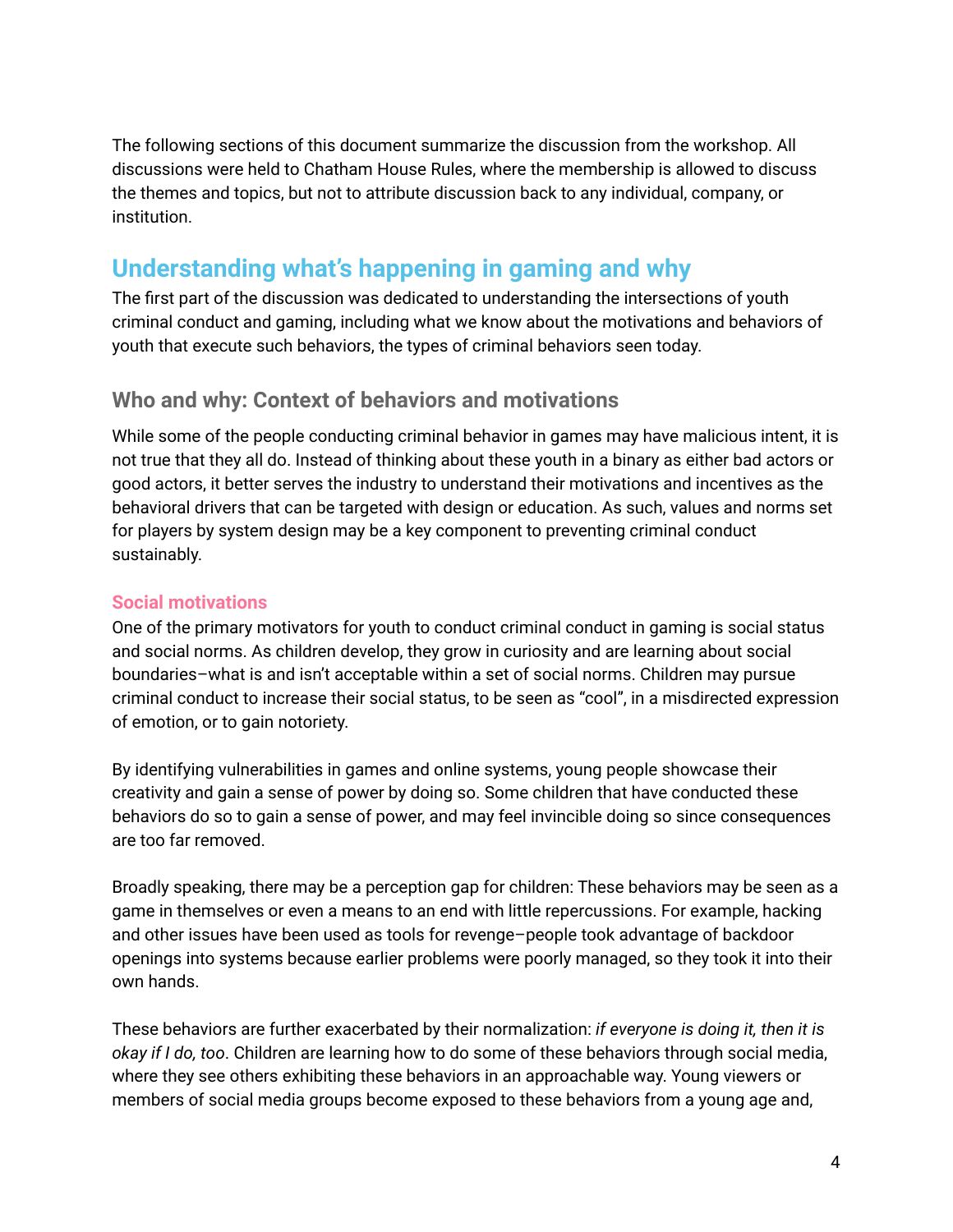through humor or casual discussion, come to learn that these behaviors are normal, acceptable, and can increase one's social status (i.e., "I can be like them").

Social media and social motivations are not the primary reason for youth criminal conduct or behavior and, again, we do not make claims to the causality or correlational relationship between them. The context of social interactions online and children's developmental milestones, however, must be considered as we continue to explore these behaviors.

#### **Financial incentives**

One of the other major motivations is financial, where the exploitation of in-game behaviors can increase one's real-world or in-game financial position. One example would be cheating in different game tournaments for cash prizes. At more amateur or semi-pro levels of gameplay, prize pools are large enough to attract hackers. As there may be multiple tournaments over the course of a week, cheating can be quite profitable.

There are other behaviors, however, such as hacking, that blur the lines of in-game and real-world harm. For example, hackers may hack a game for exclusive or rare in-game items and sell them to other players for real-world currency. In other instances, hijackers may take over player accounts and gain access to things tied to in-game value, like valuable skins or items, or real-world value, like credit-card information. Account takeovers then become a gateway for further types of abuse, such as credit-card fraud.

#### **Intrinsic and in-game incentives**

Finally, there may be some intrinsic and in-game incentives for conducting criminal behavior in games. One of these includes account leveling–hacking or using cheats to help level up one's character quickly. This may not be tied to external motivations like social clout or financial gain, but can be enough to drive one to such behavior. This can be extended to leveling up other players' accounts for profit, as well.

Another motivating factor is novelty and ease of access. As youth continue to develop their skills and push boundaries, it may become easier and easier for them to conduct criminal behavior. If they are bored, conducting such behavior may feel like a challenge as they test their new skill set.

## **What: Types, form and characteristics of behaviors**

As the potential scope of this discussion is enormous, for the purpose of this convening we limited the areas of concern to the following: hacking (cheating and malware), intellectual property theft, hijacking (account and server takeovers), and information or server integrity (including doxxing, swatting, and DDoSing).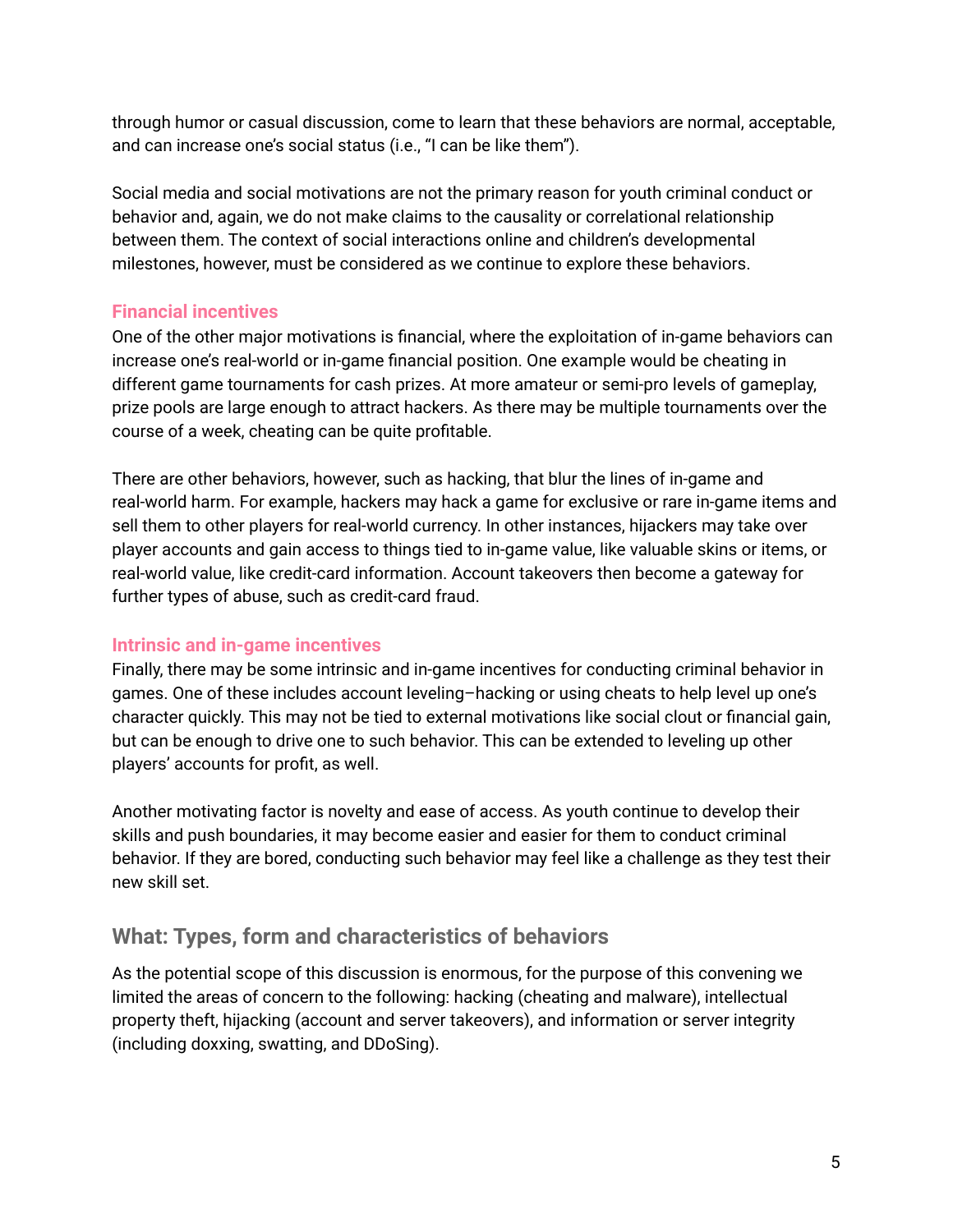#### **Hacking: Cheating and malware**

Cheating and in-game hacking, such as the use of aimbots or wall hacks (e.g. Extra Sensory Perception), were one of the main behaviors discussed. One participant reported this problem to be a "cat and mouse game", where identifying and addressing cheating was difficult. These cheats can be fairly complex and technical, and some people who develop them may even monetize them by selling them online for others to purchase and use.

A secondary layer to this cheating ecosystem includes malware. As people develop, share, and ultimately monetize their cheats or in-game hacks, some of this software may actually include malware. Unsuspecting players, including youth that may not know better, may download a cheat hoping to improve their in-game performance, and may unknowingly download malware instead. Malware is a larger problem for the mobile game space, but should be noted as it can also act as an avenue for account takeovers through methods such as cookie theft.

#### **Intellectual property theft**

One form of hacking that doesn't directly harm players, but can be detrimental to game or game platform companies, includes intellectual property theft. This includes people who use hacking to gain early access to games that have not yet been released, or to discover unannounced details or secrets.

#### **Hijacking: Account takeovers and server takeovers**

Another major issue includes account takeovers: hijacking a user's account, or hijacking player-defined servers by getting access to their credentials or authorization information.

With account takeovers, the hijackers are taking advantage of other players for their own gain, which often includes **financial gain**. With children or uninformed players, this may look like social engineering or simple requests for information (e.g., sharing passwords, sharing answers to security questions) that can be then used to access their accounts. This can and does at times escalate into accessing and reselling valuable in-game items, or stealing personally identifiable information and conducting credit-card fraud.

Hijacking on games with live server ecosystems may be particularly difficult to manage as these servers may not have a centralized team to help deal with the issue. There have also been reports of moderator accounts being hijacked for the power they may wield over a community or server. In some instances, this compromises the player base or servers through automatic bans, or attacks that are difficult to reverse engineer and may prevent servers from being restored quickly.

Additionally, there is sometimes a **social motivation** layer to these server hijackings. There have been instances where people hijack servers to build clout–they will brag about it and even stream their hijacking on social media. At times, these streams even receive donations from viewers, further normalizing this conduct.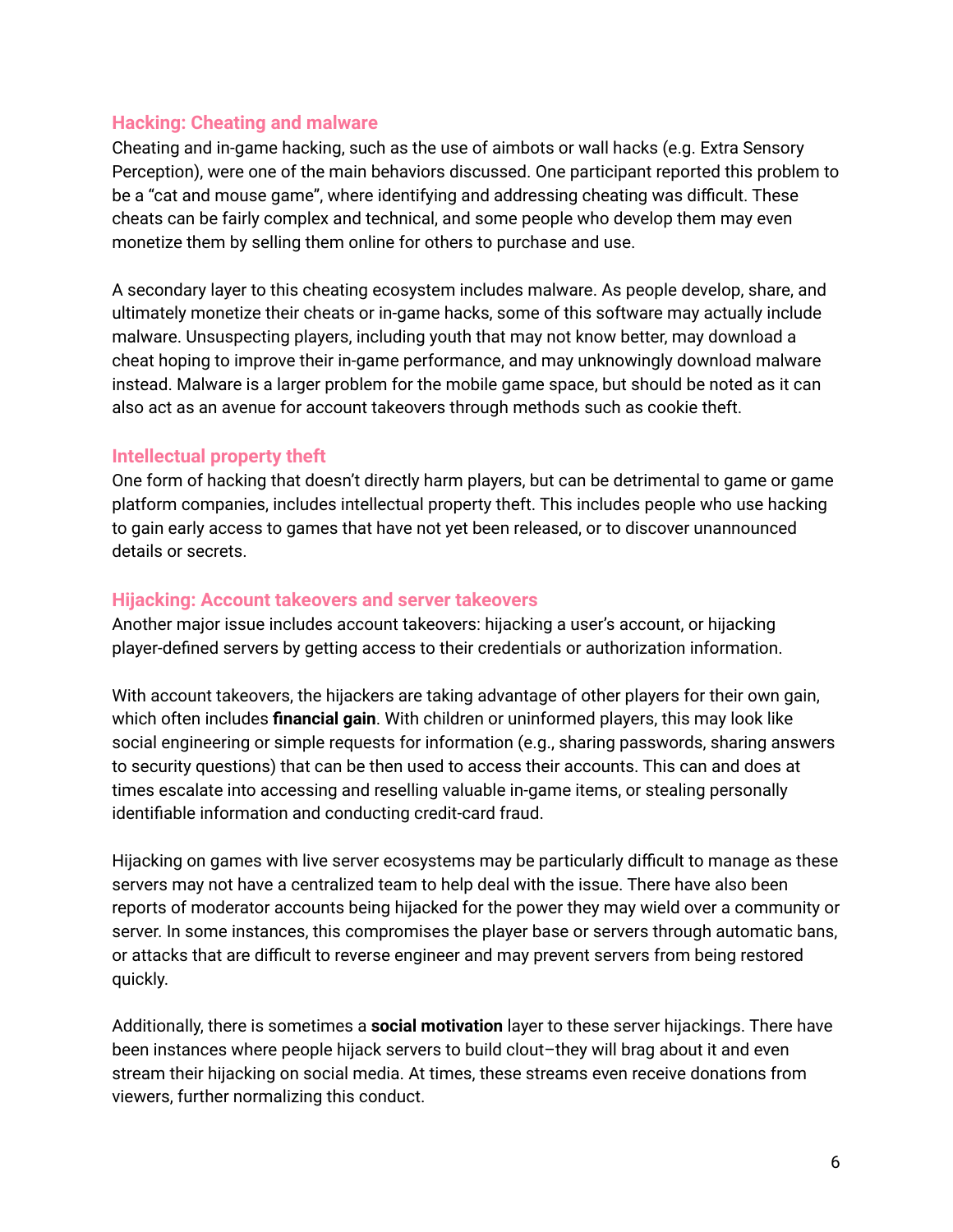#### **Personal information integrity (doxxing), swatting, and DDoSing**

Personal information integrity, or doxxing, includes when personally identifiable information, including names, financial information, or home addresses, are shared without the information subject's consent. In some instances, this leakage may be inadvertent such as when a streamer may not realize they are sharing their home or IP address live or when a child cannot reasonably consent (see youth vulnerability below). But in some cases, it can be malicious such as in cases where doxxing is paired with swatting. Swatting is understood as a high intent and high severity behavior as it can result in emotional and physical harm (up to and including accidental death).

Swatting is often reported as a tool of coercion or manipulation. For example, one form of swatting involves players receiving pizzas they didn't order as a form of threat, signaling that another person knows where they live. This can escalate into a form of blackmail, where the perceived threat is used to achieve a perpetrator's financial incentives, such as sending in-game currency or items to be sold for real-world currency.

DDoSing has been reported to be rare, but severe as it can render a server, game, or ISP inaccessible for extended periods of times. This makes it so players and game devs are unable to access their game servers. In some instances, these DDoSing attacks are caused by repeat offenders that do it for intrinsic reasons, such as sharpening and testing their skills. Some server-based games even see DDoSing attacks as a form of friendly competition between servers.

#### **Incidence estimations and severity of harm**

At the time of the workshop, the membership reported not having a good understanding of the prevalence of these issues. Participants did note that the extent of the issue is non-trivial, however. In particular, they called out that while some of the core behaviors do not happen often on their platforms or games, they are **highly severe** for their companies and for the players that are affected. See section on impact for more information.

As the industry moves towards measuring youth criminal conduct on their platforms or games, it may not be enough to understand prevalence. Metrics that track the severity of harm should be considered in tandem with prevalence to help determine the prioritization of work.

## **Understanding the impact and challenges**

The following parts of the discussion explored the impacts of these criminal behaviors in gaming and challenges in addressing them.

#### **Impact**

The impacts discussed roughly fall into four categories, described below.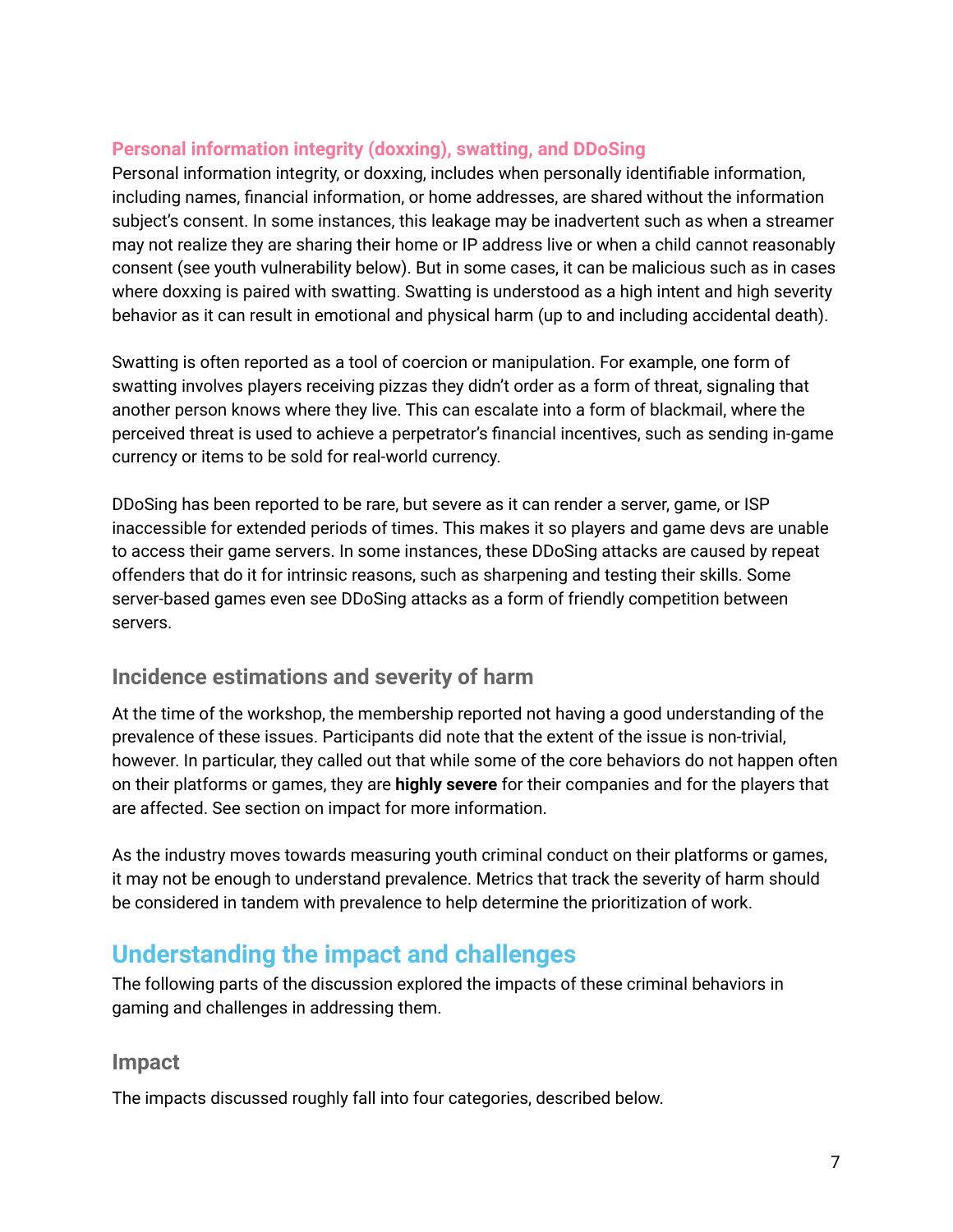#### **Perception Shifts**

Exposure to criminal behavior or its aggrandizement can shift the perception of what is acceptable or even desirable within a community. By extension, young people are more likely to engage in criminal behavior as it becomes normalized, mistakenly interpreting such conduct as "not a big deal" or even that it is socially optimal in order to fit in.

In similar fashion, criminal behavior often escalates; a more severe infraction may seem less serious when it is perceived as just a small step up from another infraction. This leaves young people more likely to experiment dangerously as well as more vulnerable to bad actors who might take advantage of this priming.

#### **Player Impact**

While the intent behind some of these acts may feel innocent enough to young perpetrators, these behaviors can lead to a criminal record and as discussed above increase the likelihood of becoming involved in more serious crimes in the future. Thus, what might be seen as a "harmless" prank in the near term can have life-altering consequences long term.

Players who find themselves the victims of these criminal acts can be harmed in a myriad of ways, from the loss of their accounts or digital property, to violations of privacy, to trauma and rarely even accidental death as we've seen with swatting. More generally, exposure to such behavior has negative consequences for mental health and wellbeing, and can impact a young person's overall capacity to thrive.

#### **Trust and Reputation**

The presence of criminal behavior in gaming spaces can damage player trust among each other and the reputation of the game maker or platform. If players feel unsafe they will be less comfortable engaging and may churn, while new players may forego a game altogether.

A reputation of poor behavior, such as cheating, can also lead to assumptions of that behavior even when it is not present, worsening perceptions of the product and community. This is exacerbated both by the fact that high-skill play to the average player can be indistinguishable from cheating and that playing poorly is often explained by the other person "surely having cheated". One study from a participant's company in 2018 showed that 15% of subscribing players churned from the game when they thought they had been exposed to cheating, underscoring this impact.

#### **Business Repercussions**

In addition to reputation and a loss of player trust, these acts can have direct and indirect financial repercussions for a company. Server outages not only lead to a direct loss of profits but further damage a company or game's reputation, eroding the overall viability of products. Theft of IP can, among other things, interfere with a company's ability to successfully launch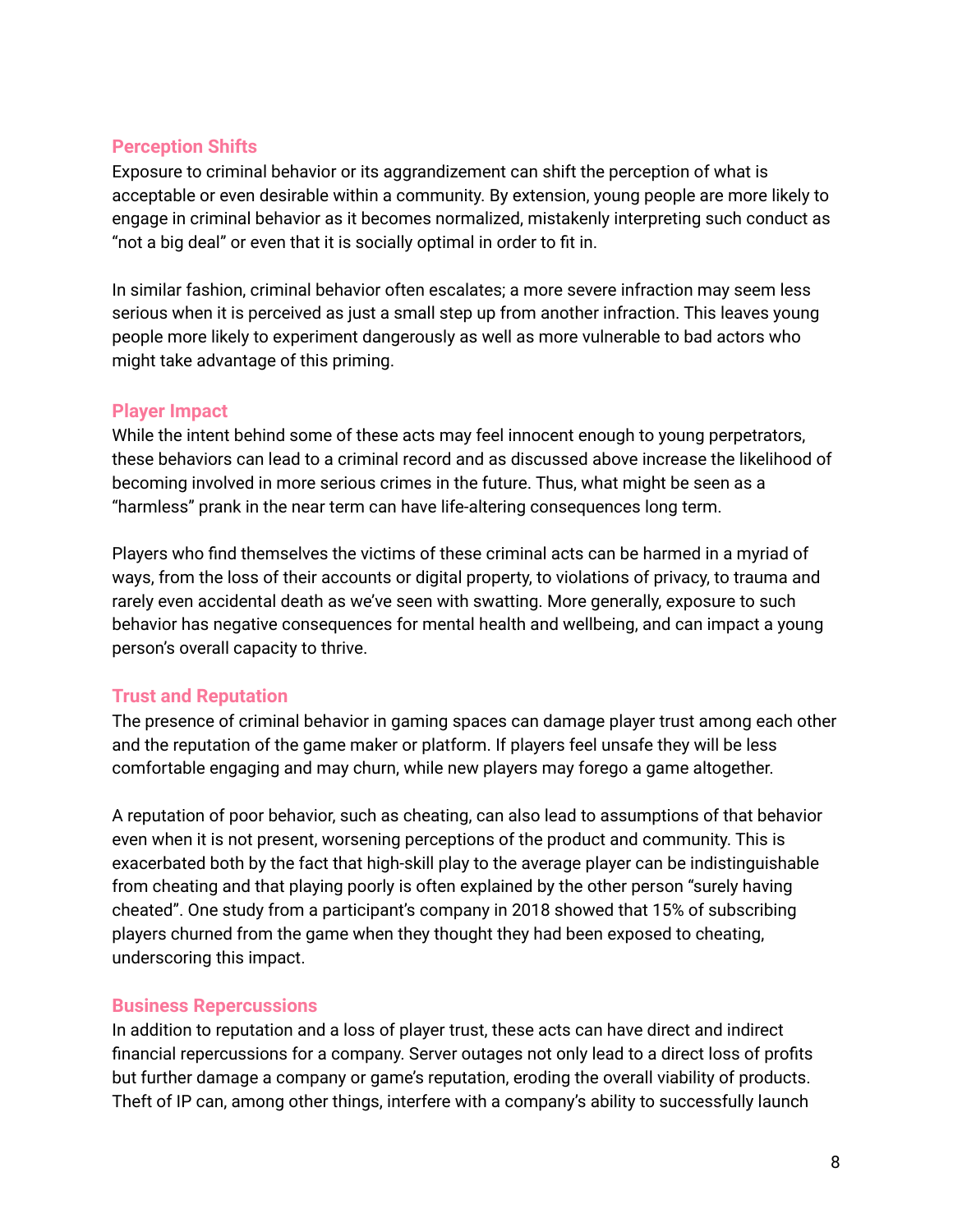titles, destabilize in-game economies, and potentially attract the wrath of players when ideas are prematurely exposed. Players may also abandon games when they perceive that other players may advance by cheating.

Criminal activities can also negatively affect employee health and morale, reducing their overall wellbeing. In some cases employees may even be targeted directly by these acts (e.g. doxxing).

## **Challenges / barriers**

As the industry identifies avenues to mitigate these behaviors, we are faced with challenges and barriers that range from tactical execution on our platforms to addressing broader social systems. The section below summarizes those noted in the workshop, but may not be extensive.

#### **Youth's Development and Vulnerability**

Youth's susceptibility to conducting criminal behavior can be related to their developmental progression, including the way they learn and develop social norms. As children develop, they are learning about social norms and boundaries, with play being a critical factor in identifying what might be acceptable and what transgresses those norms. Young people at times view exploits in games and game systems as an opportunity to test their skills and, at younger developmental ages, do not recognize that there are real-world consequences to enacting criminal behavior.

When thinking about children's vulnerability to this type of harm, it is important to consider their **developmental age,** or how cognitively developed they are, over their physical age. Some children at the same physical age may have matured at a faster rate than others. Generally though, younger children may be more easily misled or are more trusting of those they interact with. This leads to increased risk when they interact with malicious actors using games to enact criminal behaviors, such as hijacking, swatting, or DDoSing. Children sometimes put trust in people they meet online and share personal information or passwords. One participant in the workshop mentioned an instance where a child was at home sick and mistakenly believed that the other player they were speaking to was also a child sick at home, when in fact they were not.

Teenagers and young adults may be more aware of the vulnerabilities and risk they incur, but take a more blasé approach: They know it's risky, but they don't care. The benefit of notoriety or social status–being seen as "cool"–or what they hope to accomplish outweighs the perceived risk of the criminal conduct itself. Additionally, teens and young adults may recognize the risks of being online, but may not understand the severity of harm associated with them. This may result in a casual approach to their account security and online interactions. One participant shared an example of their child signing up for a new account on a gaming platform, and their friend telling them to "just pick an easy password that's easy to remember." The participant reported having to intervene and educate on the risk of an "easy password".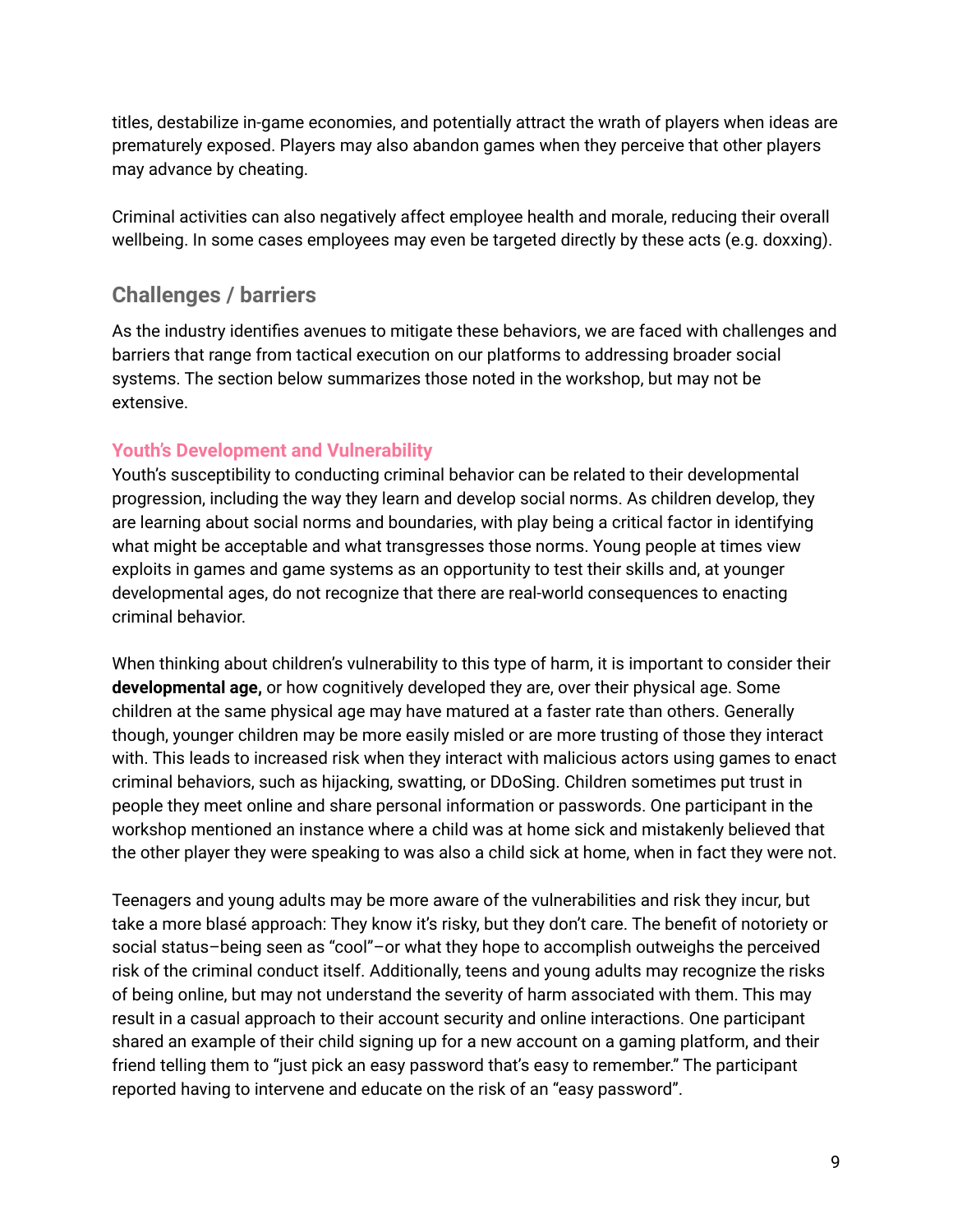#### **Social Clout and Reinforcement Loops**

Addressing the social contexts around criminal conduct in online gaming will be a core component to mitigating it. Performing criminal conduct on social media and receiving attention for it creates a reinforcement loop: As an individual gets more exposure for conducting criminal conduct, the more likely it is that this behavior is normalized. As people stream or share their criminal conduct online, they are likely to implicitly endorse these behaviors to their audience who then learn that these behaviors are benign and without consequence. Additionally, online social interactions' super power–the ability to develop and maintain a community with a set of shared interests–becomes detrimental when members of these communities make criminal behavior central to their online identity and sense of belonging. This can make it harder to change one's beliefs about criminal behavior, and to leave a community grounded around these actions.

#### **Ease of Access and Cultural Norms**

Another challenge includes the ease of access to the knowledge of how to conduct criminal behaviors online. At times, youth may engage in online communities that lend to the normalization of these behaviors, as mentioned above, and provide learning avenues in how to conduct them. Some youth may partake in these activities as an educational exercise where they want to improve their skills or improve their gameplay. However, in other areas of the world, these behaviors may be taught in more systematic ways as part of classroom curriculum. In some of these regions, the perception is that hacking or similar criminal conduct are interesting and valuable skill sets to have, and everyone should know how to do it.

#### **No One Size Fits All for Caretaker Education**

When it comes to developing security solutions for youth, one common response is to increase parental or caretaker education around the issue. However, there is variation in caretakers' access to technology or online games and security. Assuming a baseline level of caretaker knowledge will benefit those with access to these technologies, but could be detrimental to caretakers with a different set of needs and responsibilities. Some caretakers may not have the time or capacity to learn about the dangers of criminal conduct in order to discuss with their youth due to language barriers, workload, or other caregiving responsibilities. Information and educational materials need to be easily accessible, especially for caretakers who may not have the time to read through research reports or full articles.

Additionally, even if youth have a caretaker, they may not find them trustworthy or someone they can confide in or speak to about sensitive topics Furthermore, video games are often trivialized or stigmatized, so it may be an uncomfortable subject to broach. As the industry moves forward with identifying educational pathways for caretakers to speak to their youth, we must consider the diversity of needs and ensure we develop resources for everyone.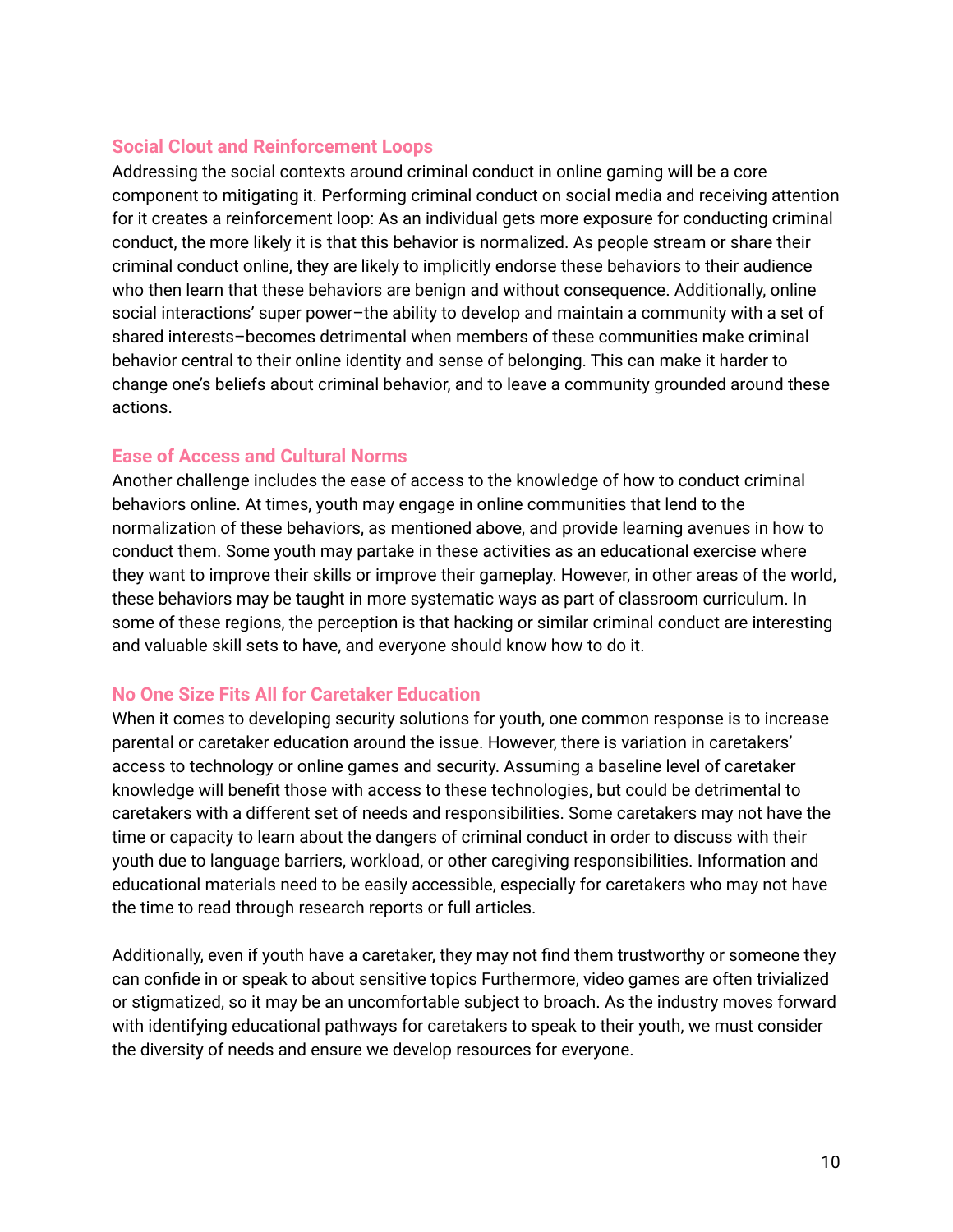Lastly, even a technology-savvy caretaker may struggle to know how to navigate what is an incredibly complex ecosystem. Parental-control systems, for instance, are often different for every game, and as one person in the session lamented, are often poorly understood by even the developers themselves. Thus, it is asking a lot that a caregiver be fluent in all such systems their child may encounter. Greater consistency and standards would help alleviate some of this burden.

#### **Improving Law Enforcement Processes and Cooperation**

When companies are faced with criminal conduct on their games or platforms, it has been difficult for them to know how to work with or reach law enforcement. Some companies expressed that it is unclear who they should contact and what type of information they need to provide in order to help any investigation.

Overall, there is interest in potential partnerships with law enforcement and the Department of Justice that result in the co-development of a guidebook or framework on how to coordinate with them. Developing these potential resources, however, could require producing guidance concerning state, local, and federal law enforcement. On top of that, many games have an international reach, which further complicates the content of any guidance and the law enforcement reporting and cooperation. For example, if a company is based out of the United States of America but the criminal conduct stems from another nation, who has jurisdiction and what might those partnerships look like?

#### **Tactical Challenges for Game Devs and Platforms**

On top of the broader systemic challenges named above, games and gaming platforms face tactical barriers to addressing criminal conduct, as well. At times, addressing criminal conduct can feel like a "cat and mouse game" where companies can address one issue only to have more arise. This is indicative of how difficult it is when there are no systemic measures in place to proactively address these issues. As such, solutions can feel reactionary and inconsistent, including common safety systems like reporting functionality. While reporting tools can be useful after the criminal conduct has occurred, they are at times insufficient: They're often not adequately used, not understood well by users, poorly designed, or an insufficient tool in the cat-and-mouse game.

Internally, gaming companies can face difficulties when there is inconsistency around expectations. Differences in enforcement can cause this, such as when there are multiple people or departments who work with various subsets of a game's audience (e.g. between regional offices or those who work with pro or semi-pro players vs. amateur players). Inconsistency can also be exacerbated by business directives that may be biased when a problematic player is also considered a reliable source of income, such as the case with popular streamers. These apparent double standards can create tension throughout a company and can undermine other efforts to dissuade criminal conduct as players see different behavior modeled.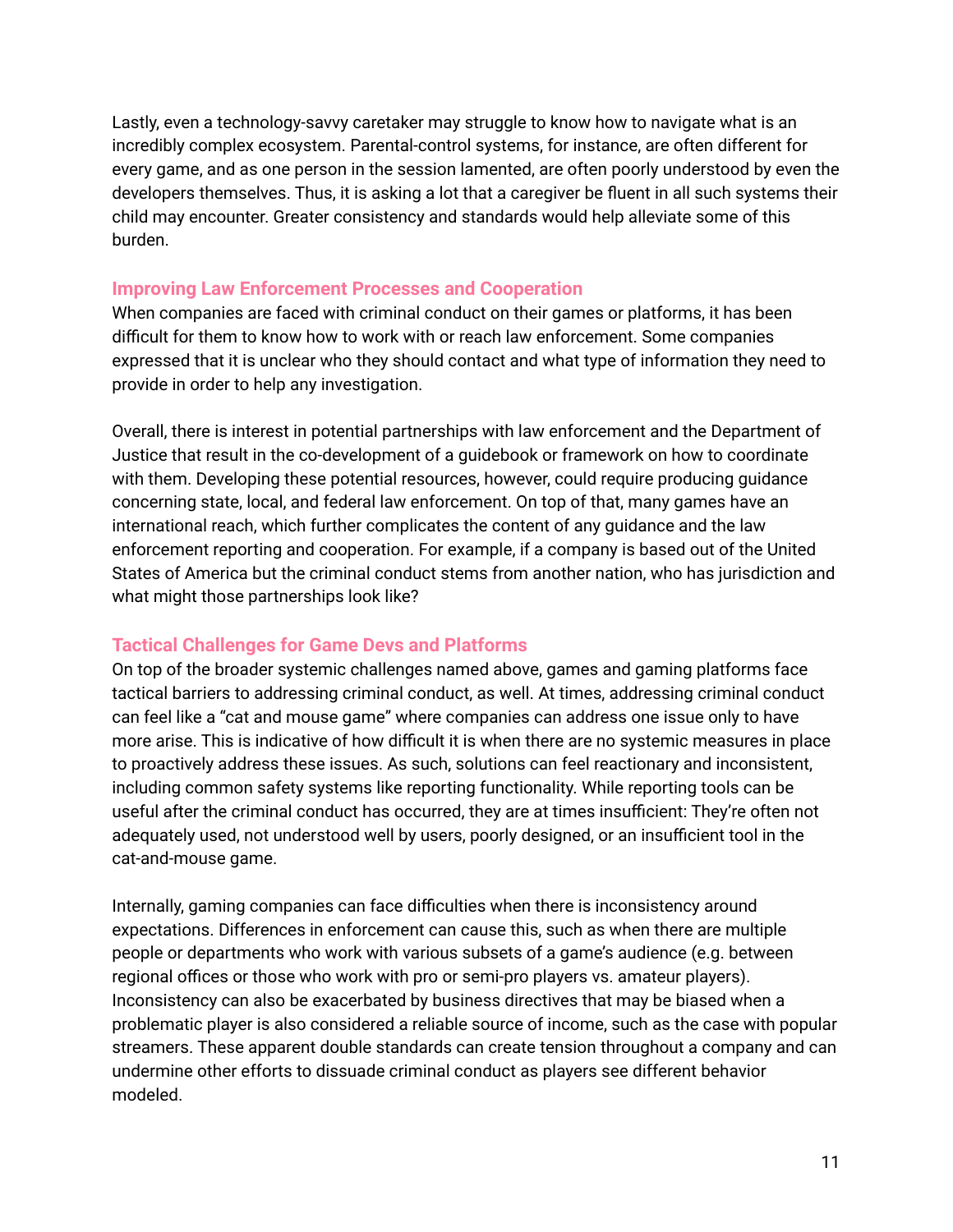Generally, decentralized services and distributed systems create further challenges in the system if they cross regional barriers with different regulations. It can be difficult to know "where" the crime occurred or who has jurisdiction or responsibility over what has transpired (or may transpire in the case of more proactive measures).

Companies with global player bases may therefore struggle to stay apprised of the many nuances of the various regions in which they operate, while these differences may lead to very different player interpretations of what is acceptable. As an example, account sharing, which may be a violation of a company's Terms of Service, is encouraged in some cultures who highly prioritize sharing between siblings or close friends. Such attitudinal differences may result in weaker security around accounts, or differences in perception of the inviolability of accounts more generally.

### **Other observations/insights**

Participants in the workshop reported variations on what they considered to be their top problems. For some it was cheating and hijacking while others were focused on DDoSing and swatting. These variations may be an outcome of their game or game platform system design that provide different incentives and affordances. Server-based games reported being targeted by DDoS attacks, for example, while first-person shooters may be more prone to cheating and hacking. Beyond that, each company may have different prioritization for top concerns and where to put their resourcing.

With the Covid-19 pandemic came an increase in DDoS attacks and other types of criminal conduct. Some game platforms reported an increase in attempts to take their game servers down. They hypothesize that with increased time at home, children who were bored spent the time learning these new skills and were testing them.

Finally, efforts toward Web 3.0 and related metaversal technologies are adding ever greater decentralization and anonymization to the mix, which are exacerbating existing challenges for developers and regulators as well as introducing new ones (such as the impact of digital assault in high fidelity environments). As the technology improves to allow for persistent and nearly unlimited server sizes, modern online spaces are outpacing our ability for effective oversight. Questions of accountability and culpability are increasingly more blurry for both developers and players.

Meanwhile, the growing popularity of alternative digital currencies is itself a new frontier that is commoditizing technology in new ways. The result is a preponderance of temptation for young people bolstered by the "anything goes" atmosphere of these new digital playspaces.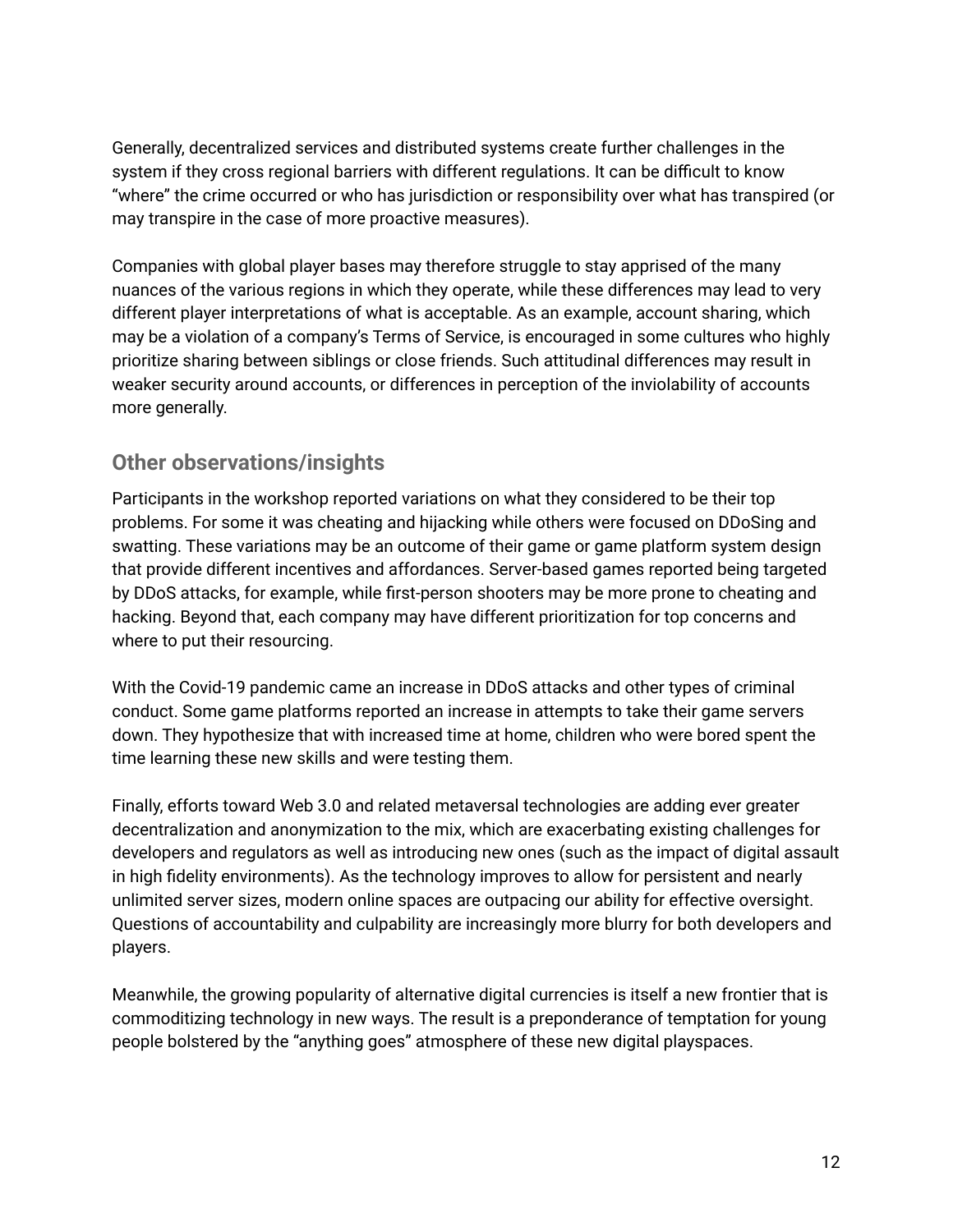## **Addressing youth criminal conduct in gaming**

### **What we're doing/thinking about**

#### **Establishing Norms: Youth-Focused Education**

Since one major motivational incentive is social clout, with these behaviors being normalized online one of the most salient opportunities is to develop youth-focused education to help model good behavioral norms. This may include partnerships with popular influencers to model good behavior in games or on platforms. This could be part of a larger digital citizenship initiative, where youth are taught how to engage responsibly with others online through empathy and respect. This focus on digital citizenship could also broaden our current understanding of traditional citizenship to the online world, where civic support structures like law enforcement or community care models are found to support norm development and creation as well.

Games and game platforms can integrate youth-focused education onto their surfaces to increase exposure and normalization of prosocial norms and behaviors. This may include age-appropriate and relatable tips that are baked into onboarding on what a positive game culture looks like, or warnings against criminal conduct or disruptive behavior. The exact placement and timing of these tips or warnings for peak efficacy is an open question, but some companies have already been experimenting with these methods with some early success.

On top of increasing education to drive prosocial norms, there is also the opportunity to make account security more accessible to youth through educational programs or on-platform efforts. Youth may be aware that they need to create strong passwords, but explaining *why*–that there are people who may try to access your account and take your things –and *how*–people may ask you questions to get your account information or security questions–we can work towards creating a more resilient community of young game players.

#### **Increasing Access to Information**

As discussed above, some caretakers may have lower tech literacy or may not have accessible information to help open up conversation on these topics with their children. Additionally, in some regions like India, it is more common for people to share information in alternate forms such as jpegs on social media like WhatsApp. As the industry moves towards educational pieces for caretakers, and even for youth themselves, we should consider developing highly accessible and absorbable information, including shareable images with everyday language to make the topics easily understood.

#### **Game design and technical solutions**

As game developers, we have an immense opportunity to shape the culture in our different communities. One possibility includes providing in-game rewards for behaviors, which promotes a culture of positive play and discourages criminal or disruptive behaviors. By uplifting behaviors that promote prosocial cultures, we develop positive reinforcement loops. At the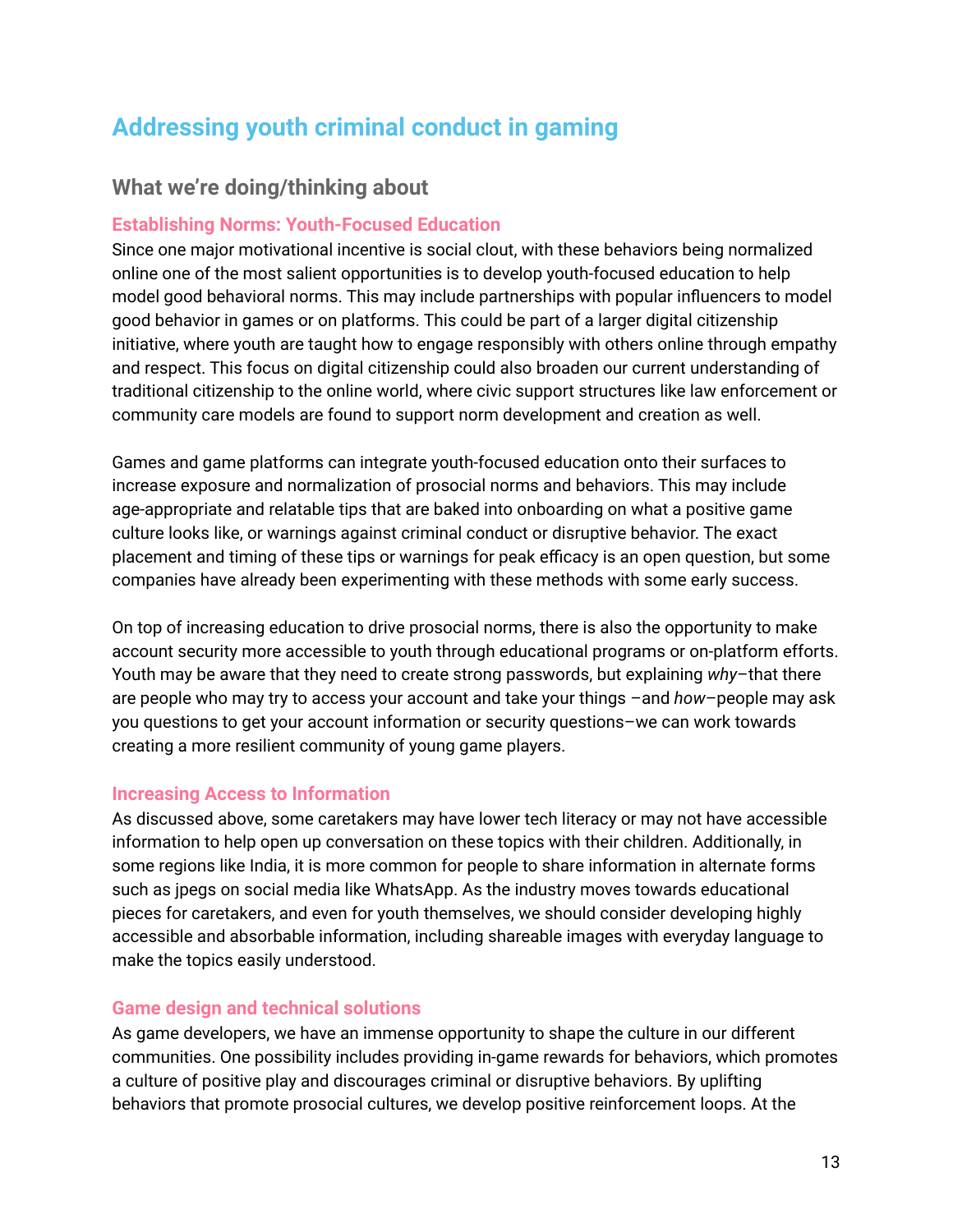same time, creating clear, consistent consequences to criminal behavior—and communicating them in a transparent and timely manner—helps break the reinforcement loop that normalizes such behavior.

Games and game platforms also have the opportunity to expand their enforcement strategies when criminal conduct occurs. Zero-tolerance policies, such as banning transgressive players from games or disabling accounts, might be effective. One complication, however, is that users can potentially create secondary or spoof accounts to counteract these methods. Additionally, hardware banning may be effective, but may be infeasible for locations with shared networks such as internet cafes or universities.

Finally, to help with variations on account security, games and platforms could require multi-factor authentication and beyond to help bolster their player community's resilience to hijacking attempts. This may include exploration into other forms of identity verification, such as uploading a government ID or sharing more detailed personal information, to help the platform confirm one's identity.

#### **Where we need to go**

#### **Short-term (i.e. next steps from this workshop)**

We face a myriad of challenges in effectively mitigating youth criminal conduct in gaming. This initial conversation was intended to first explore this space and those challenges, and to gauge an appetite for future efforts. It is clear from our convening that there seems to be a general consensus on the importance of this work and an eagerness to tackle these challenges together as an industry.

The following are some recommendations for next steps in the near term:

- Convening a series of more targeted, action-oriented discussions on key aspects of the problem space with the aim to establish a working group with specific outcomes and deliverables as appropriate. Topics to consider that were raised during our meeting:
	- Barriers to contacting and working with law enforcement and best practices
	- Understanding and assessing the prevalence and severity of the issues discussed here.
	- Design frameworks for proactively reducing this conduct. (Where are the high value interventions in the possibility space? What is in the way of enacting these or creating the space to explore these interventions?)
	- $\circ$  Best practices for penalties. We can't proactively address everything, but how might we improve awareness and self-reflection through our penalty systems?
	- Education. How might we enhance education more generally on these topics? Could game companies potentially partner with schools, influencers, or other avenues of high connection with youth?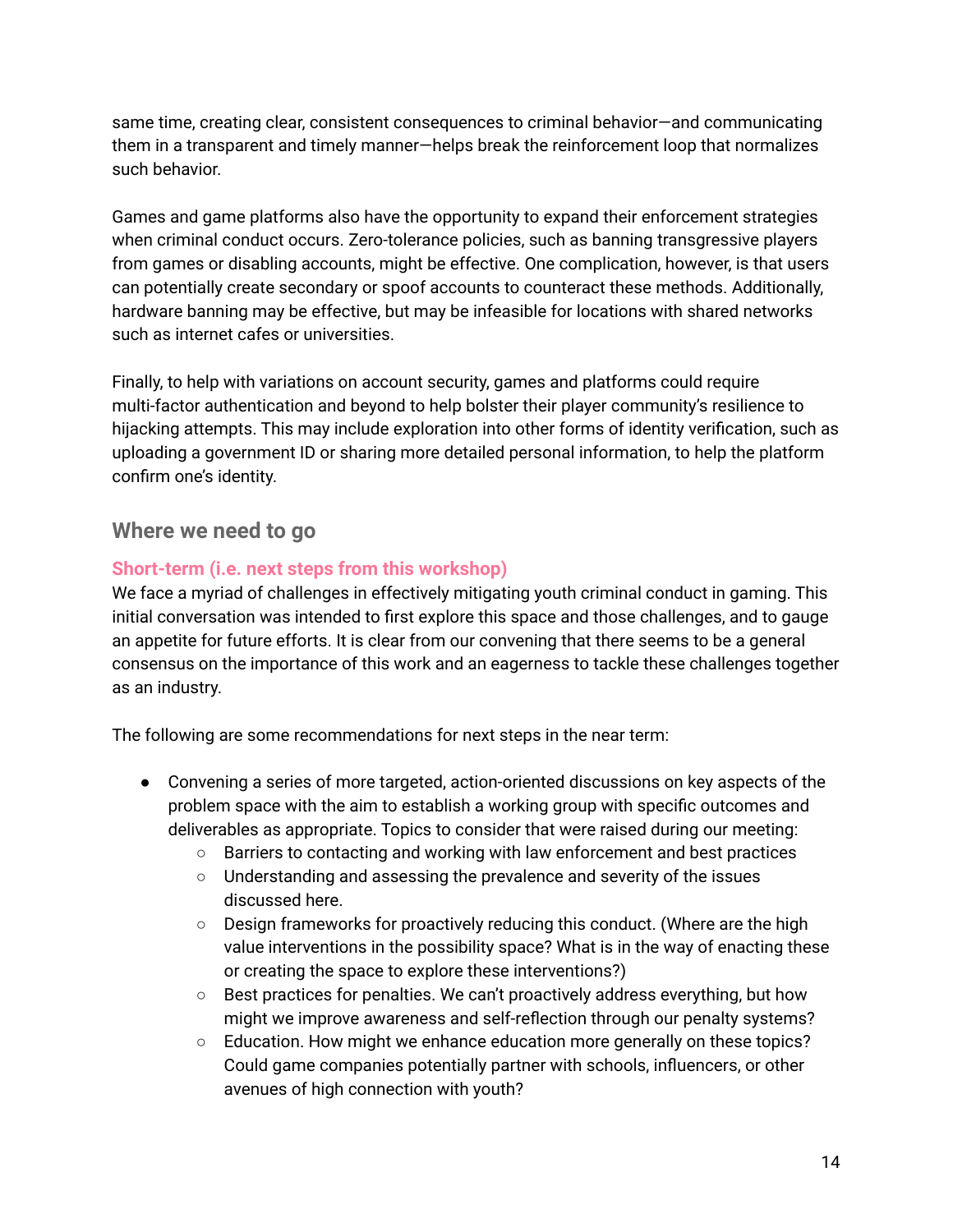- $\circ$  Parental controls and support. It is clear we've a long way to go here, so what are the next steps and how do we unblock them? How do we work more effectively with platforms?
- Platform-developer relationships. How can platforms do more to support not just players and caregivers but developers?
- $\circ$  Differences among the scale of developers (indie through to triple A). Going deeper on the differences between large and small developers, developers and platforms, and other key differences.
- The complexity of these issues on a global scale, with an eye to regional differences.
- Creating a broader invitation to share best practices on these issues.

#### **Long-term as an industry**

Longer term, there is clearly a need for some better resources and practices to help developers address these issues more effectively. As well, the nature of the challenges with criminal conduct mean that we are never going to fully eradicate these issues, so there is an evergreen aspect of this work to keep in mind. With that in mind, there are some recommendations for how we continue to progress this work.

- An intentional effort to synthesize and make available best practices for the industry to help existing developers, as well as help smaller or new developers who may be less equipped to handle these kinds of challenges.
- Exploring workshops and other educational formats in partnership with other organizations. For example, how might we help both developers understand how best to work with law enforcement and equally help law enforcement better understand gaming spaces.
- Follow-up conversations, like this one, to check in with how we are doing as an industry and with the support of organizations like the DoJ to help inform the scale of the problem and the latest understanding from experts in criminal conduct.

We invite FPA members, other game companies, or related organizations with an interest in being involved with these efforts to reach out to the Fair Play [Alliance](https://fairplayalliance.org/contact/), as well as to share additional ideas or existing work.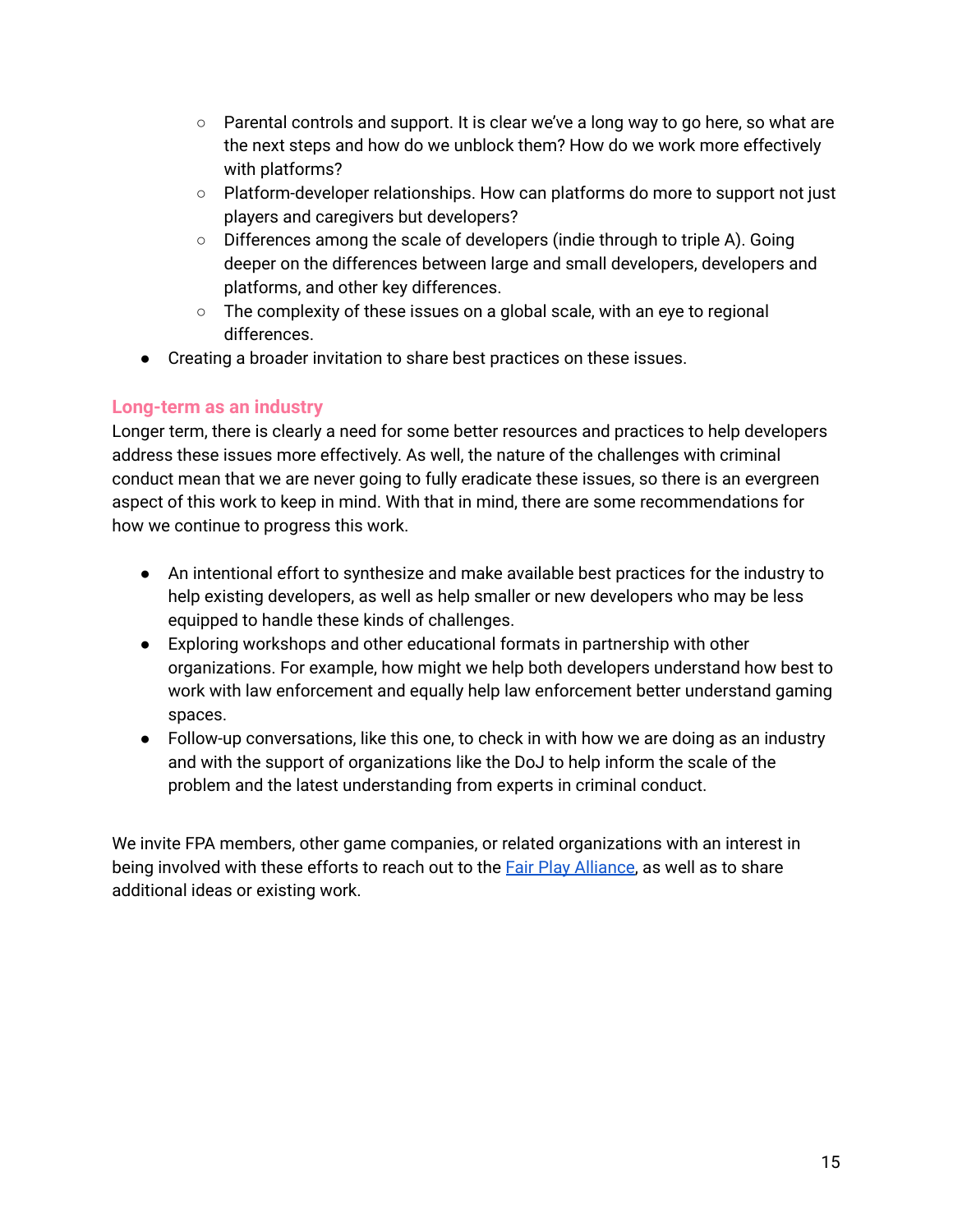## **Glossary of Terms**

- **Account takeover:** Accessing another individual's online account without his or her authorization and using it to commit fraud or other unlawful acts.
- **Chatham House Rules:** Rules governing a meeting where participants are free to use the information received, but neither the identity nor the affiliation of the speaker(s), nor that of any other participant, may be revealed.
- **● Criminal behavior**: According to the U.S. Sentencing Commission: "Traditionally, youthful offenders often have been defined as those under the age of 18, but for purposes of this study, the Commission has defined youthful offenders as federal offenders 25 years old or younger at the time of sentencing. The inclusion of young adults in the definition of youthful offenders is informed by recent case law and neuroscience research in which there is a growing recognition that people may not gain full reasoning skills and abilities until they reach age 25 on average."
- **● DDoS or Distributed Denial-of-Service Attacks.** A form of cyberattack in which the perpetrator disrupts a network by overwhelming its infrastructure with traffic, typically through compromised computers who act as the source of the traffic.
- **Doxing:** Publishing private and/or personal information on the internet about an identified individual or organization, typically with malicious intent.
- **Hacking:** Repurposing a code, system, or code to perform in a manner unintended by its creator. Hacking may be conducted lawfully or unlawfully.
- **Intellectual Property:** Intellectual property consists of creative works protected by copyright, brand identification protected by trademark, and novel inventions protected by patents and trade secret law.
- **Swatting:** Making a false report of a violent threat to emergency services so that a law enforcement response is dispatched to a target's address.
- **Threat:** Under federal law, an interstate or foreign communication containing a threat to kidnap or injure another person is a violation of law, if it is a sincere expression of the intent to commit unlawful violence.